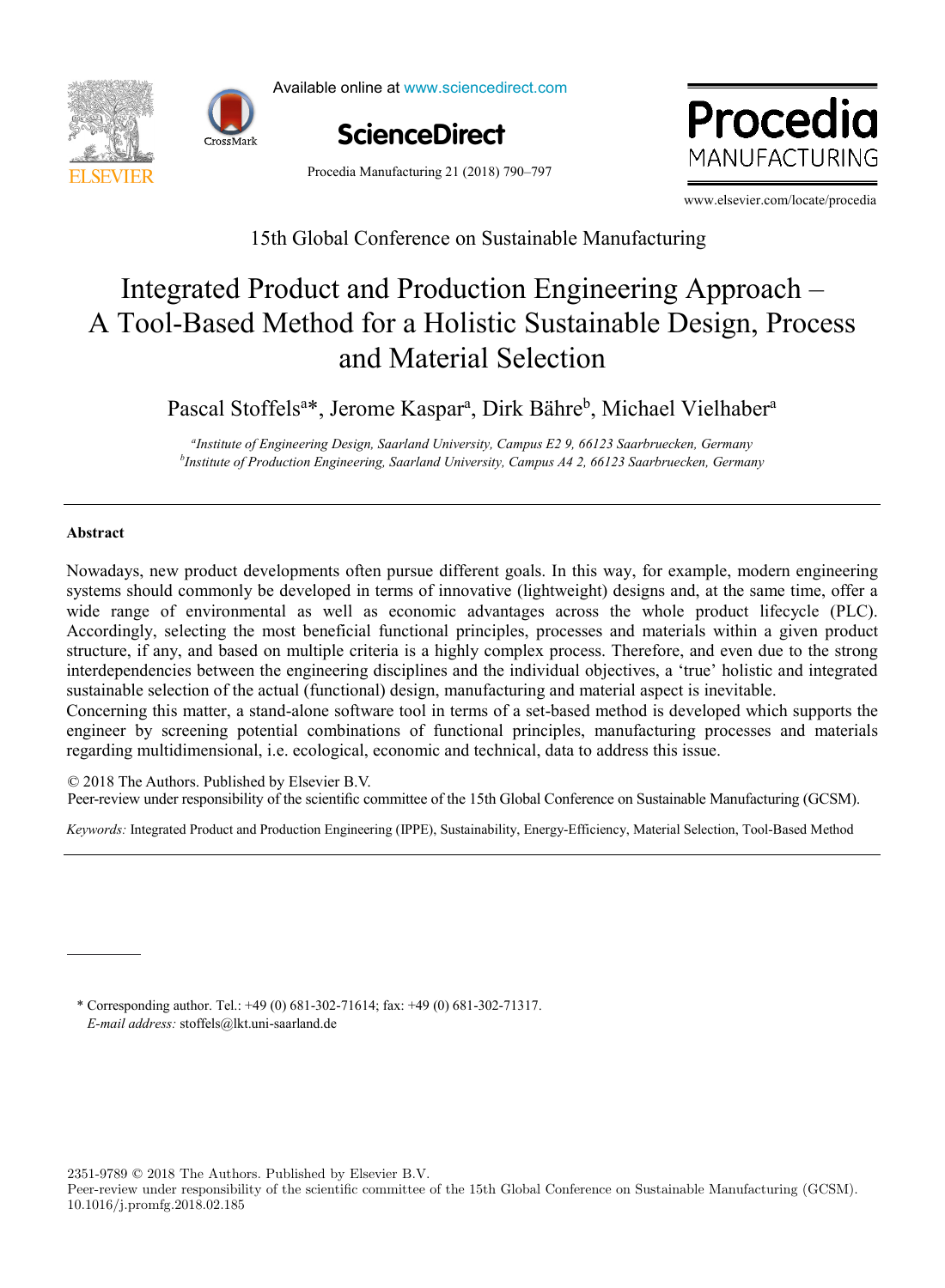#### **1. Introduction and Motivation**

Over the last decades, environmental impacts of products, i.e. the material and energy consumption throughout the product lifecycle (PLC), have achieved an ever increasing attention, especially in light of the omnipresent and already widely discussed topic of climate change. Against this background, the 'sustainable development' has been defined in many ways since the concept of sustainability had appeared in the 1970s and was widely disseminated in the 1980s, amongst others, by the commonly referred and most frequently quoted Brundtland Commission [1]. Thus, an environmental protection and conservation of natural resources under a stable economic growth is prospectively targeted at the product development process.

As a result, and according to this overarching goal to balance the economic, environmental (i.e. ecological) and social (in order to technical issues) needs, allowing prosperity for the present and future generations, an integrated approach is developed to support the highly complex and interacting process selecting the most beneficial functional principles, manufacturing processes and materials, whilst particularly avoiding the over consumption of key natural resources. Accordingly, in a first step (section 2), the literature in the field of material and process selection is investigated along with appropriate state-of-the-art approaches regarding an integrated and holistic selection methodology within the product development process. Right after, the Integrated Product and Production Engineering (IPPE) approach is stated with its definition and classification of the individual development phases in section 3. Based on this, and to successfully deal with the vast complexity, a set-based software tool is presented with regard to more sustainable products in section 4. Finally, by giving a discussion and outlook in the end (section 5), the presented tool-based method is critically being reviewed.

#### **2. State of the Art**

The following section reviews relevant contributions correlated to this research. Initially, literature in the field of material and process selection is being analyzed, followed by approaches for selecting solutions within the product development process. Afterwards, existing approaches for an integrated development are evaluated.

### *2.1. Material and Process Selection*

Selecting suitable materials within the development process of diverse technical product systems is a huge challenge for engineers, especially due to the nowadays enormous number of potential materials and their combinations. An internationally well-known and recognized method to support this decision process is described, amongst others, by Ashby [2]. The systematic selection process starts with the translation of material-related design requirements into specific material properties. Based on these properties, the whole material variety is screened by using constraints and material indices that state the ratio between two particular material properties (for example stiffness/density). Herein, the Cambridge Engineering Selector (CES) [3] supports the user during the screening process by eliminating materials which fail to perform and detecting the screened materials performing best according to the individual ranking objectives. Finally, the appropriate material selection is completed by seeking detailed information, e.g. corrosion resistance or processability with different adjacent materials. On this basis, Ashby et al. [4, 5] extend this approach by integrating process aspects. In doing so, the process selection is in analogy to the material selection, which means the multitude of possible processes is also screened by means of constraints and further on ranked.

A quite similar, but partly more diverse material and process selection approach for engineering design (e.g. providing deeper insights into the effects of material properties and manufacturing processes on design) is presented by Farag [6]. Herein, although the strategy for selection materials is almost identical, the fundamental procedure is determined by the need to satisfy design requirements and involves the common four stages: analysis of the performance requirements and creating alternative solutions, initial screening of solutions, comparing and ranking alternative solutions, and finally selecting the optimum solution. In doing so, a striking feature is the partly close connection to the basic product development phases as well as the rudimentary 'true' integrated consideration of material and process.

There are further dedicated process selection methods, such as Swift and Booker [7], in addition to the just mentioned combined material and process selection approaches. Accordingly, this approach derives relevant